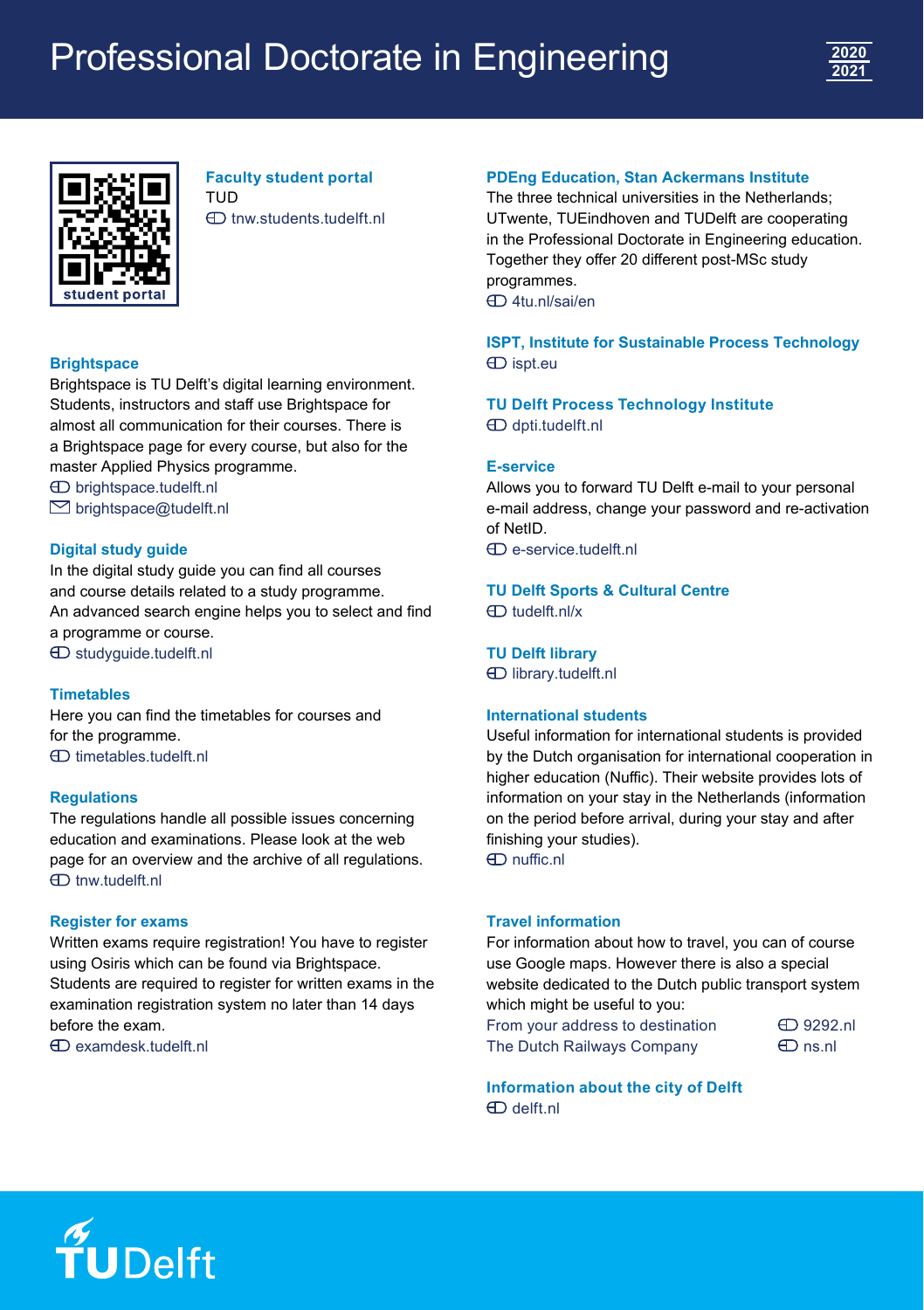# **Bioprocess Engineering**

pdeng.tudelft.nl/bpe

### **Programme coordinator**

Patricia Carrion Gordon ■P.F.Carriongordon@tudelft.nl

### **1st year**

| <b>Course Code</b> | <b>Course Title</b>                                                                                       | <b>Instructor</b>                           | <b>ECTS</b> |
|--------------------|-----------------------------------------------------------------------------------------------------------|---------------------------------------------|-------------|
| ST6064             | Advanced Principles in Product & Process Design                                                           | Ir. P.L.J. Swinkels                         | 6           |
| ST6111             | <b>Project Management</b>                                                                                 | AMI, MSc. M. Hajivandi                      | 2           |
| ST6612             | Techno-economic Evaluation for Design Engineers                                                           | Prof.dr.ir. C.J. Asselbergs                 | 6           |
| ST6534             | Microbial Physiology, Self-Study                                                                          | Dr.lr. R. Mans                              | 4           |
| ST6814             | Group Design Project BPE                                                                                  | A.M. Echavarria Alvarez MSc PDEng           | 17          |
| ST6915             | Coaching MSc LST Design Team                                                                              | Prof.dr.ir, L.A.M. van der Wielen           |             |
| LM3741             | Fermentation Technology and Environmental Biotechnology                                                   | Dr. W.M. van Gulik<br>Dr.ir. R. Kleerebezem | 6           |
| Electives          | You can find the list of elective courses in the digital study quide<br>$\bigoplus$ studyquide.tudelft.nl |                                             | 18          |

### **2nd year**

| Course Code Course Title |                           | Instructor                        | <b>ECTS</b> |
|--------------------------|---------------------------|-----------------------------------|-------------|
| ST6903                   | Individual Design Project | A.M. Echavarria Alvarez MSc PDEng | 60          |

# **Chemical Product Design**

**Programme coordinator**

pdeng.tudelft.nl/cpd

Renée Aggenbach

**EXA** R.M.T.C.Aggenbach@tudelft.nl

### **1st year**

| <b>Course Code</b> | <b>Course Title</b>                                                                                | <b>Instructor</b>                         | <b>ECTS</b> |
|--------------------|----------------------------------------------------------------------------------------------------|-------------------------------------------|-------------|
| ST6064             | Advanced Principles in Product & Process Design                                                    | Ir. P.L.J. Swinkels                       | 6           |
| ST7111             | Sustainable Design of Products, Processes & Systems                                                | Prof.ir. G.J. Harmsen                     | 3           |
| ST6111             | <b>Project Management</b>                                                                          | AMI, MSc. M. Hajivandi                    | 2           |
| ST6612             | Techno-economic Evaluation for Design Engineers                                                    | Prof.dr.ir. C.J. Asselbergs               | 6           |
| <b>TPM416A</b>     | Turning Technology into Business                                                                   | Dr. L. Hartmann                           | 6           |
| ST7071             | <b>Chemical Product Centric Process Design</b>                                                     | Ir. P.L.J. Swinkels<br>Prof.dr. R. Gani   | 2           |
| ST6910             | Group Design Project CPD                                                                           | Ir. P.L.J. Swinkels<br>Dr.ir. P.J. Daudey | 18          |
| Electives          | You can find the list of elective courses in the digital study quide<br>studyquide.tudelft.nl<br>ല |                                           | 17          |

### **2nd year**

| <b>Course Code Course Title</b> |                           | <b>Instructor</b>                         | <b>ECTS</b> |
|---------------------------------|---------------------------|-------------------------------------------|-------------|
| ST6904                          | Individual Design Project | Ir. P.L.J. Swinkels<br>Dr.ir. P.J. Daudey | 60          |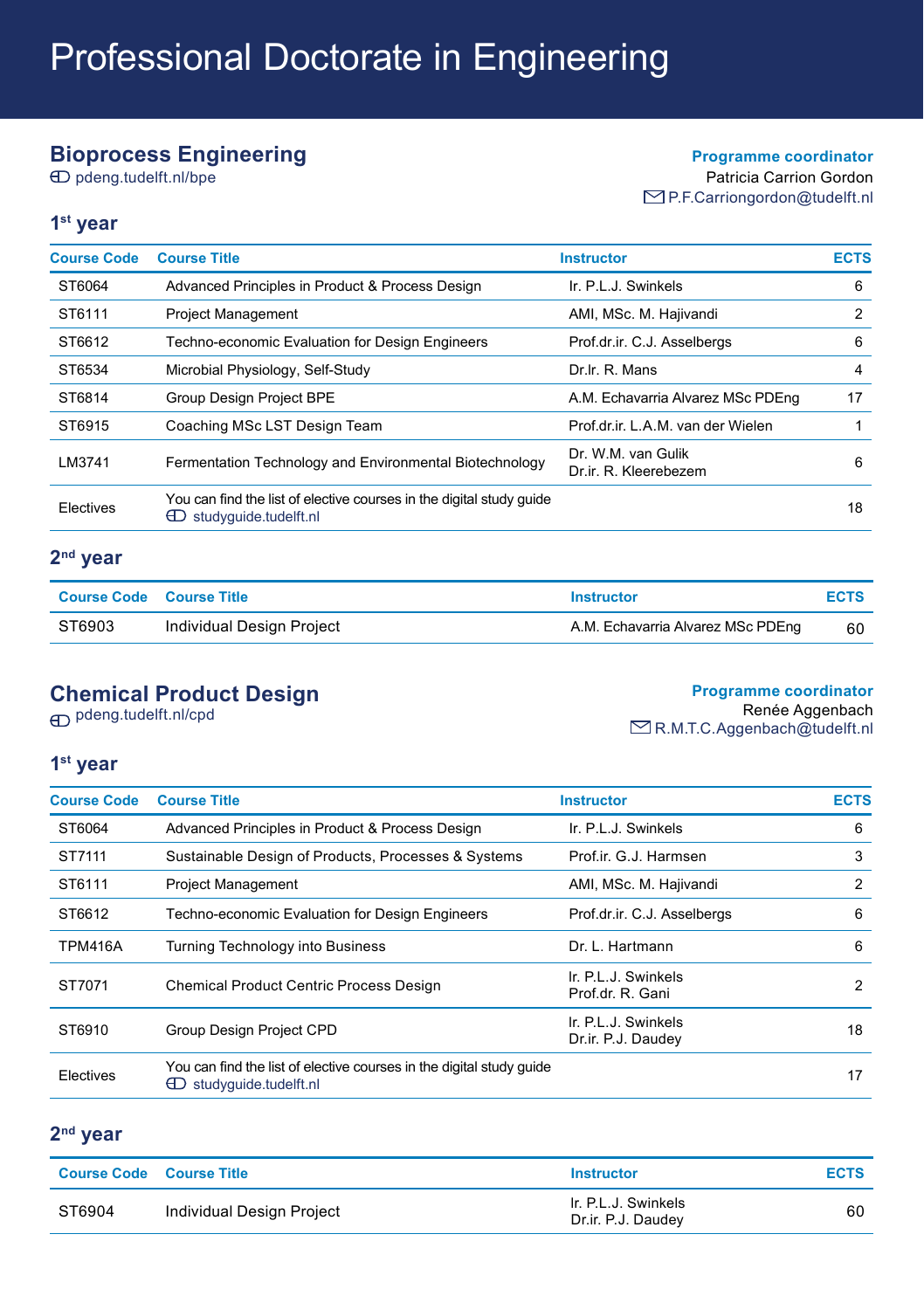# **Process and Equipment Design**

 $\bigoplus$  pdeng.tudelft.nl/ped

### **Programme coordinator** Mahsa Hajivandi

M.Hajivandi@tudelft.nl

### **1st year**

| <b>Course Code</b> | <b>Course Title</b>                                                                                       | <b>Instructor</b>                                                      | <b>ECTS</b> |
|--------------------|-----------------------------------------------------------------------------------------------------------|------------------------------------------------------------------------|-------------|
| ST6064             | Advanced Principles in Product & Process Design                                                           | Ir. P.L.J. Swinkels                                                    | 6           |
| ST7101             | Advanced Process Energy Analysis and Optimisation                                                         | <b>McDermott Technology</b><br>Dr.ir. J.L.B. van Reisen PDEng          | 3           |
| ST6063a            | <b>ASPEN</b>                                                                                              | Fluor B.V.                                                             | 2           |
| ST6111             | <b>Project Management</b>                                                                                 | AMI, MSc. M. Hajivandi                                                 | 2           |
| ST6612             | Techno-economic Evaluation for Design Engineers                                                           | Prof.dr.ir. C.J. Asselbergs                                            | 6           |
| ST7111             | Sustainable Design of Products, Processes & Systems                                                       | Prof.ir. G.J. Harmsen                                                  | 3           |
| ST6802             | Group Design Project PED                                                                                  | Ir. P.L.J. Swinkels<br>Ir.drs. G. Bierman PDEng<br>Dr.ir. E.H.P. Wolff | 21          |
| Electives          | You can find the list of elective courses in the digital study quide<br>$\bigoplus$ studyquide.tudelft.nl |                                                                        | 17          |

# **2nd year**

| <b>Course Code Course Title</b> |                           | <b>Instructor</b>                                                      | <b>ECTS</b> |
|---------------------------------|---------------------------|------------------------------------------------------------------------|-------------|
| ST6902                          | Individual Design Project | Ir. P.L.J. Swinkels<br>Ir.drs. G. Bierman PDEng<br>Dr.ir. E.H.P. Wolff | 60          |